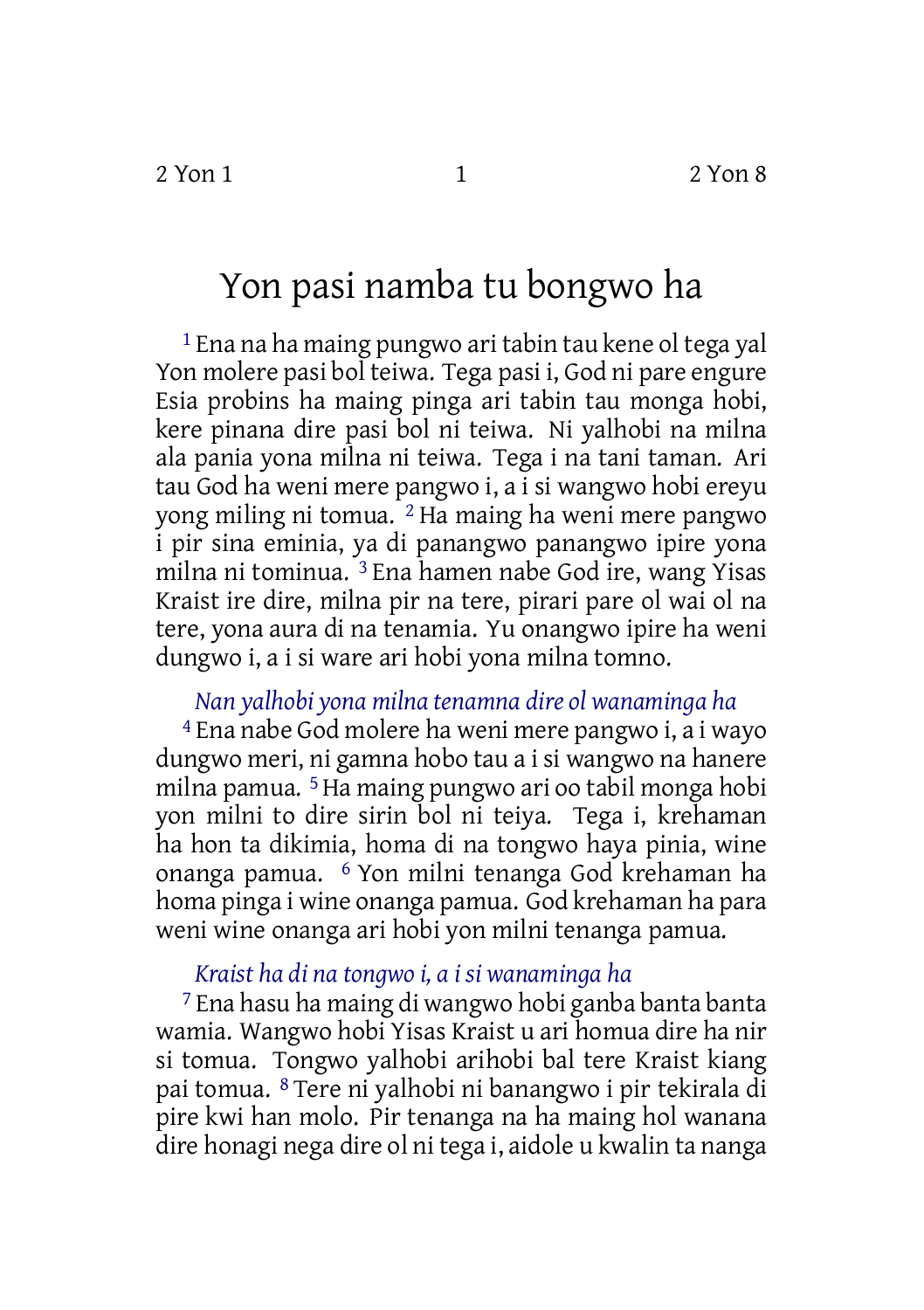pamua. Kwaling ta holala dire kwi han molo. 9 Ena yal ta Kraist ha maing nin ha kina, i tani ole wai pamua dinangwo, God yali kina u tani pire yong wu bilkimua. Bilkimba, yal ta Kraist ha maing obil pir sina ere a i si wanangwo yali, nabe God wang Kraist kina yal i yong wu bungure mol pai omua. 10 Ena ha nir si tenangwo tisa ta ni monga bani ure Kraist ha maing di tibi olekinangwo, yahuno di tere pana gal tekio. 11 Yahuna di tere pana gal tenanga yali, tal gogo ol wamia pring inangwo meri ni kina ereho inanga pamua. Pangwo ipire pana gal tekio, di ni teiwa. 12 Ena na ha miki weni dire pasi bol ni teralba, bolalga ha pirikiwa. Na ni monga bani ure ni hanere kina ha wai olere milna go panama di piriwa. 13 Ena God pare engure pir tongwo oo tabil na mominga baniya mongwo hobi yahuno di ni tomua.